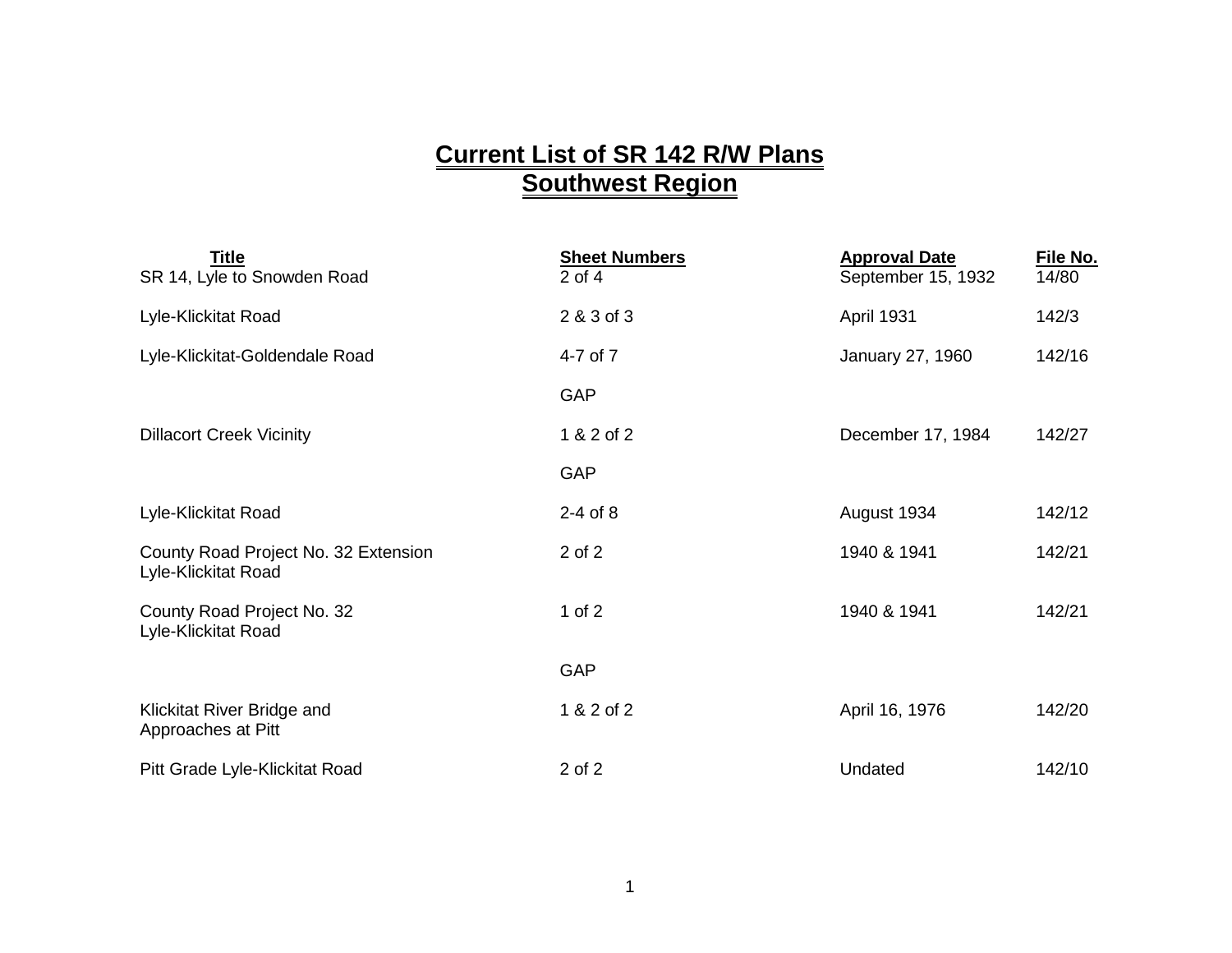| Klickitat-Lyle                                                          | 2 & 3 of 3   | August 1931       | 142/4  |
|-------------------------------------------------------------------------|--------------|-------------------|--------|
|                                                                         | GAP          |                   |        |
| Goldendale-Klickitat-Lyle Road                                          | 3 of 3       | January 4, 1950   | 142/0  |
| Klickitat-Wahkiacus                                                     | 1-3 of 7     | <b>July 1934</b>  | 142/8  |
| <b>Wahkiacus Vicinity</b>                                               | 1 of 1       | May 9, 1988       | 142/29 |
| Secondary Road Project No. 15<br>Goldendale Wahkiacus Road              | 2 & 3 of 8   | September 1934    | 142/14 |
| Secondary Highway Project No. 15 Extension<br>Goldendale-Wahkiacus Road | 2 & 3 of 3   | May 1935          | 142/30 |
| Goldendale-Wahkiakus Road                                               | 3 of 3       | September 1931    | 142/5  |
| Bowman Creek Vic. to MP 22.46                                           | $1-9$ of $9$ | July 16, 2009     | 142/31 |
| Goldendale-Wahkiakus Road                                               | $1$ of $2$   | August 1930       | 142/2  |
|                                                                         | GAP          |                   |        |
| Map of Goldendale Klickitat Road<br>Permanent Highway No. 13            | Unnumbered   | 1929              | 142/1  |
| Goldendale-Thompson Cor.                                                | $3-8$ of $8$ | Undated           | 142/7  |
| Goldendale-Blockhouse Road                                              | $2$ of $4$   | Undated           | 142/11 |
| Little Klickitat River Bridge Vic.                                      | 1 & 2 of 2   | November 14, 1980 | 142/24 |
|                                                                         | GAP          |                   |        |